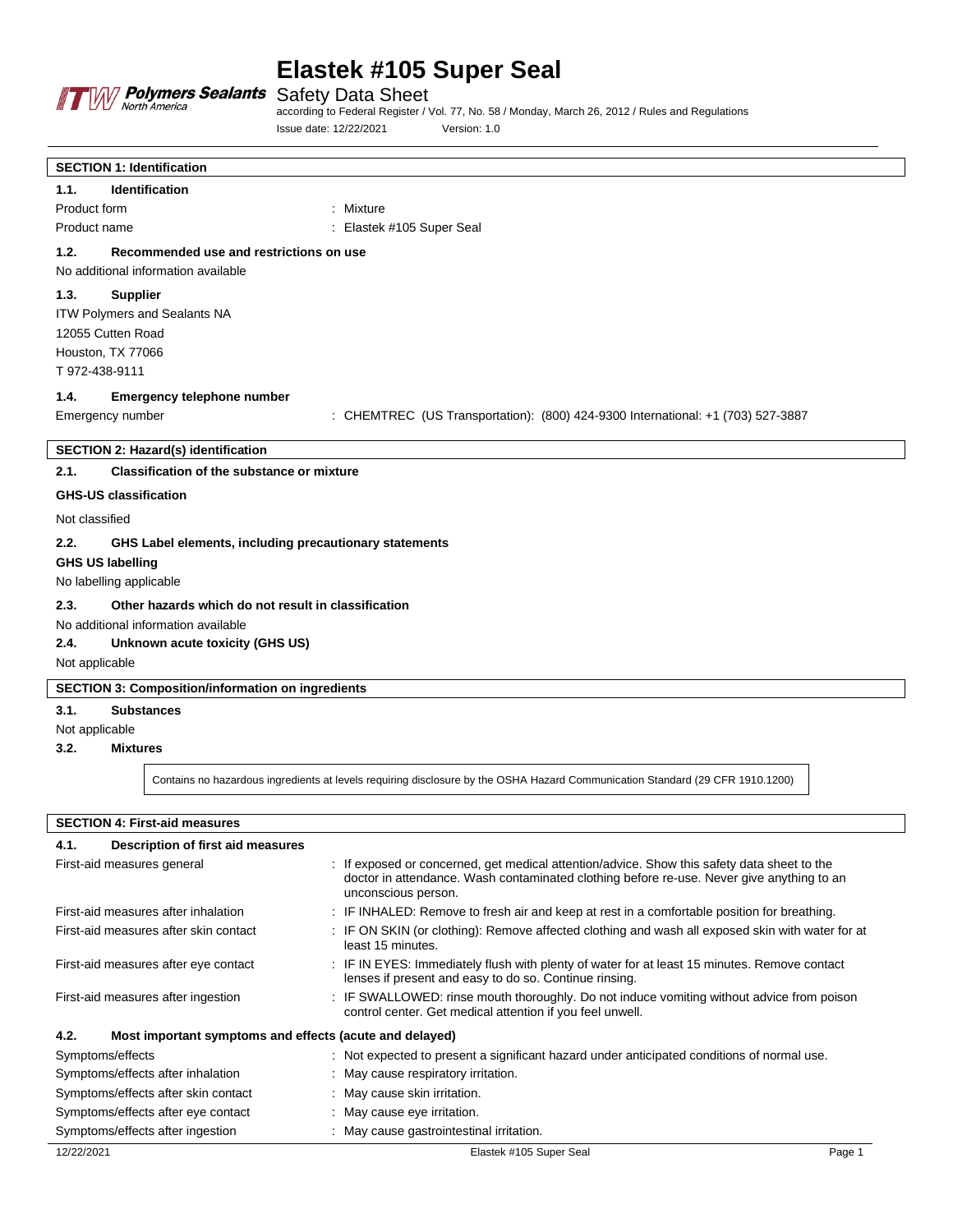# Safety Data Sheet

according to Federal Register / Vol. 77, No. 58 / Monday, March 26, 2012 / Rules and Regulations

# **4.3. Immediate medical attention and special treatment, if necessary**

No additional information available.

| <b>SECTION 5: Fire-fighting measures</b>              |                                                                                                                                                                         |
|-------------------------------------------------------|-------------------------------------------------------------------------------------------------------------------------------------------------------------------------|
| Suitable (and unsuitable) extinguishing media<br>5.1. |                                                                                                                                                                         |
| Suitable extinguishing media                          | : Dry powder. Foam. Carbon dioxide. Water spray.                                                                                                                        |
| Specific hazards arising from the chemical<br>5.2.    |                                                                                                                                                                         |
| Fire hazard                                           | : No data available.                                                                                                                                                    |
| <b>Explosion hazard</b>                               | : No data available.                                                                                                                                                    |
| Reactivity                                            | : Stable under normal conditions.                                                                                                                                       |
| 5.3.                                                  | Special protective equipment and precautions for fire-fighters                                                                                                          |
| Precautionary measures fire                           | : Keep away from heat, hot surfaces, sparks, open flames and other ignition sources. No<br>smoking.                                                                     |
| Firefighting instructions                             | : Use water spray or fog for cooling exposed containers. Exercise caution when fighting any<br>chemical fire. Do not dispose of fire-fighting water in the environment. |
| Protection during firefighting                        | : Do not enter fire area without proper protective equipment, including respiratory protection.<br>Self-contained breathing apparatus.                                  |
| Other information                                     | : Under fire conditions closed containers may rupture or explode.                                                                                                       |
| <b>SECTION 6: Accidental release measures</b>         |                                                                                                                                                                         |

| 6.1.<br>Personal precautions, protective equipment and emergency procedures |                                                                                                                                                               |
|-----------------------------------------------------------------------------|---------------------------------------------------------------------------------------------------------------------------------------------------------------|
| General measures                                                            | : Evacuate area. Ventilate area. Keep upwind. Spill should be handled by trained cleaning<br>personnel properly equipped with respiratory and eye protection. |
| 6.1.1.<br>For non-emergency personnel                                       |                                                                                                                                                               |
| Protective equipment                                                        | : Wear Protective equipment as described in Section 8.                                                                                                        |
| Emergency procedures                                                        | : Evacuate unnecessary personnel.                                                                                                                             |
| For emergency responders<br>6.1.2.                                          |                                                                                                                                                               |
| Protective equipment                                                        | : Wear suitable protective clothing, gloves and eye or face protection. Approved supplied-air<br>respirator, in case of emergency.                            |

#### **6.2. Environmental precautions**

Prevent entry to sewers and public waters. Notify authorities if liquid enters sewers or public waters. Avoid release to the environment.

# **6.3. Methods and material for containment and cleaning up**

| For containment/cleaning up | SMALL SPILL: Dike area to contain spill. Take precautions as necessary to prevent<br>contamination of ground and surface waters. Recover spilled material on absorbent, such as<br>sawdust or vermiculite, and sweep into closed containers for disposal. After all visible traces,<br>including ignitable vapors, have been removed, thoroughly wet vacuum the area. Do not flush<br>to sewer. If area of spill is porous, remove as much contaminated earth and gravel, etc. as<br>necessary and place in closed containers for disposal. Only those persons who are adequately<br>trained, authorized, and wearing the required personal protective equipment (PPE) should<br>participate in spill response and clean-up.                                                                                                                                                                                                                      |
|-----------------------------|---------------------------------------------------------------------------------------------------------------------------------------------------------------------------------------------------------------------------------------------------------------------------------------------------------------------------------------------------------------------------------------------------------------------------------------------------------------------------------------------------------------------------------------------------------------------------------------------------------------------------------------------------------------------------------------------------------------------------------------------------------------------------------------------------------------------------------------------------------------------------------------------------------------------------------------------------|
|                             | LARGE SPILL: Keep spectators away. Only those persons who are adequately trained,<br>authorized and wearing the required personal protective equipment (PPE) should participate in<br>spill response and clean-up. Ventilate the area by natural means or by explosion proof means<br>(i.e. fans). Know and prepare for spill response before using or handling this product. Eliminate<br>all ignition sources (flames, hot surfaces, portable heaters and sources of electrical, static, or<br>frictional sparks). Dike and contain spill with inert material (e.g. sand, earth). Transfer liquids to<br>covered and labeled metal containers for recovery or disposal, or remove with inert absorbent.<br>Use only non-sparking tools and appropriate PPE. Place absorbent diking materials in covered<br>metal containers for disposal. Prevent contamination of sewers, streams, and groundwater<br>with spilled material or used absorbent. |

### **6.4. Reference to other sections**

See Sections 8 and 13.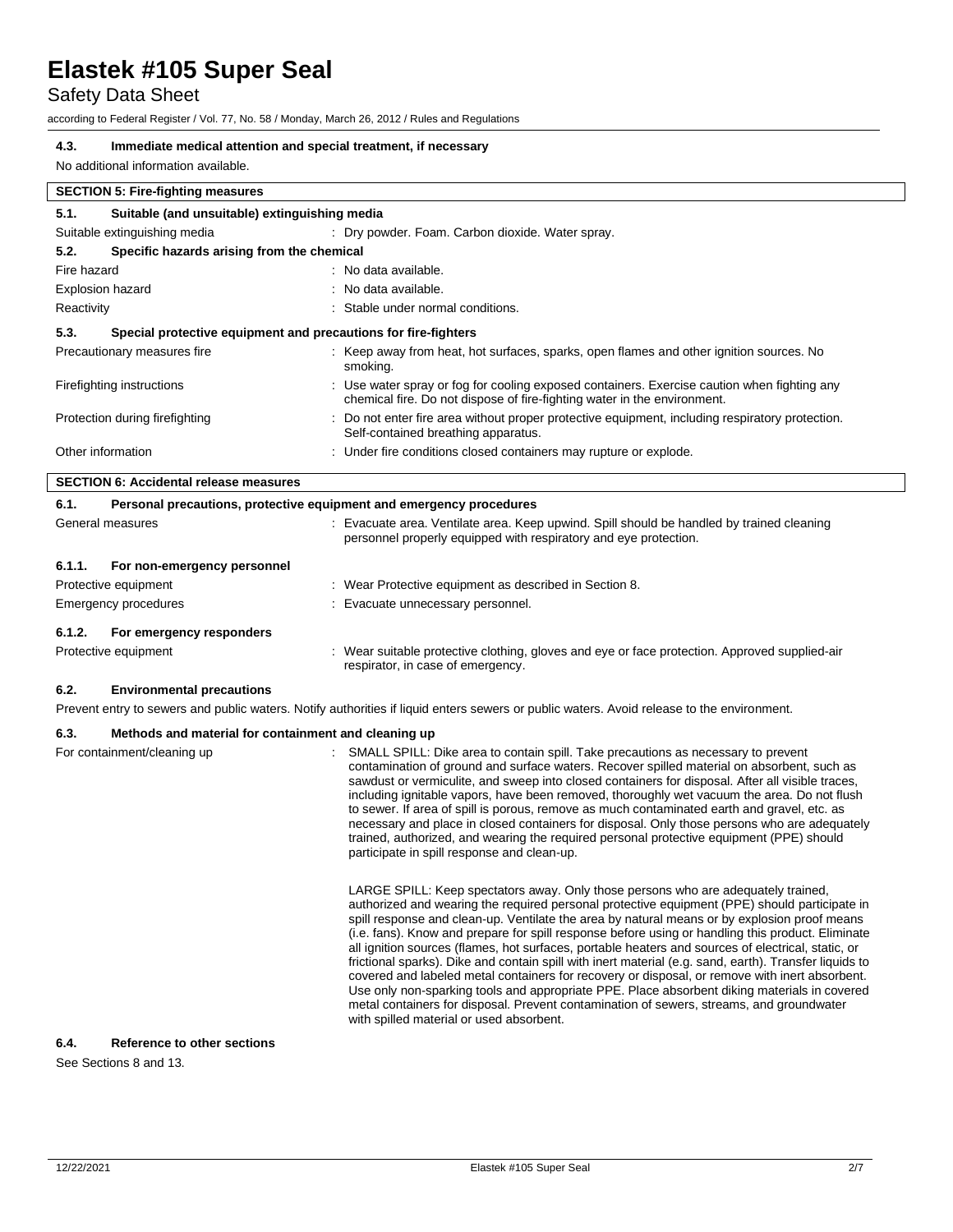Safety Data Sheet

according to Federal Register / Vol. 77, No. 58 / Monday, March 26, 2012 / Rules and Regulations

| <b>SECTION 7: Handling and storage</b> |                                                                                                                                                                                                                                                                                                                                                                |
|----------------------------------------|----------------------------------------------------------------------------------------------------------------------------------------------------------------------------------------------------------------------------------------------------------------------------------------------------------------------------------------------------------------|
| Precautions for safe handling<br>7.1.  |                                                                                                                                                                                                                                                                                                                                                                |
| Precautions for safe handling          | : Do not handle until all safety precautions have been read and understood. Handle in<br>accordance with good industrial hygiene and safety procedures. Do not get in eyes, on skin, or<br>on clothing. Avoid breathing vapors, mist. Wash hands and other exposed areas with mild soap<br>and water before eating, drinking or smoking and when leaving work. |
| 7.2.                                   | Conditions for safe storage, including any incompatibilities                                                                                                                                                                                                                                                                                                   |
| <b>Technical measures</b>              | : Empty containers retain product residue and can be hazardous.                                                                                                                                                                                                                                                                                                |
| Storage conditions                     | : Store in a dry, cool and well-ventilated place. Keep the container tightly closed.                                                                                                                                                                                                                                                                           |
| Heat and ignition sources              | : Avoid ignition sources.                                                                                                                                                                                                                                                                                                                                      |
| Special rules on packaging             | : Keep only in original container.                                                                                                                                                                                                                                                                                                                             |

|  | <b>SECTION 8: Exposure controls/personal protection</b> |  |
|--|---------------------------------------------------------|--|
|  |                                                         |  |

### **8.1. Control parameters**

Not applicable

#### **8.2. Appropriate engineering controls**

Appropriate engineering controls : Provide adequate general and local exhaust ventilation. Use process enclosures, local exhaust ventilation, or other engineering controls to control airborne levels below recommended exposure limits. Use explosion-proof equipment with flammable materials. Ensure adequate ventilation, especially in confined areas.

#### **8.3. Individual protection measures/Personal protective equipment**

### **Personal protective equipment symbol(s):**



#### **Personal protective equipment:**

Gloves. Protective goggles. If spraying, protect with wearing suitable respirator or mask.

#### **Materials for protective clothing:**

Wear suitable protective clothing, gloves and eye/face protection

#### **Hand protection:**

Use gloves appropriate to the work environment

#### **Eye protection:**

Use eye protection suitable to the environment. Avoid direct contact with eyes.

### **Skin and body protection:**

Wear long sleeves, and chemically impervious PPE/coveralls to minimize bodily exposure.

#### **Respiratory protection:**

Use NIOSH (or other equivalent national standard) -approved dust/particulate respirator. Where vapor, mist, or dust exceed PELs or other applicable OELs, use NIOSH-approved respiratory protective equipment.

#### **SECTION 9: Physical and chemical properties**

| 9.1.           | Information on basic physical and chemical properties |                       |
|----------------|-------------------------------------------------------|-----------------------|
| Physical state |                                                       | : Liquid              |
| Appearance     |                                                       | : High Viscosity      |
| Color          |                                                       | : White               |
| Odor           |                                                       | : Slight ammonia odor |
| Odor threshold |                                                       | : No data available   |
| рH             |                                                       | $9 - 10.5$            |
| Melting point  |                                                       | : No data available   |
|                |                                                       |                       |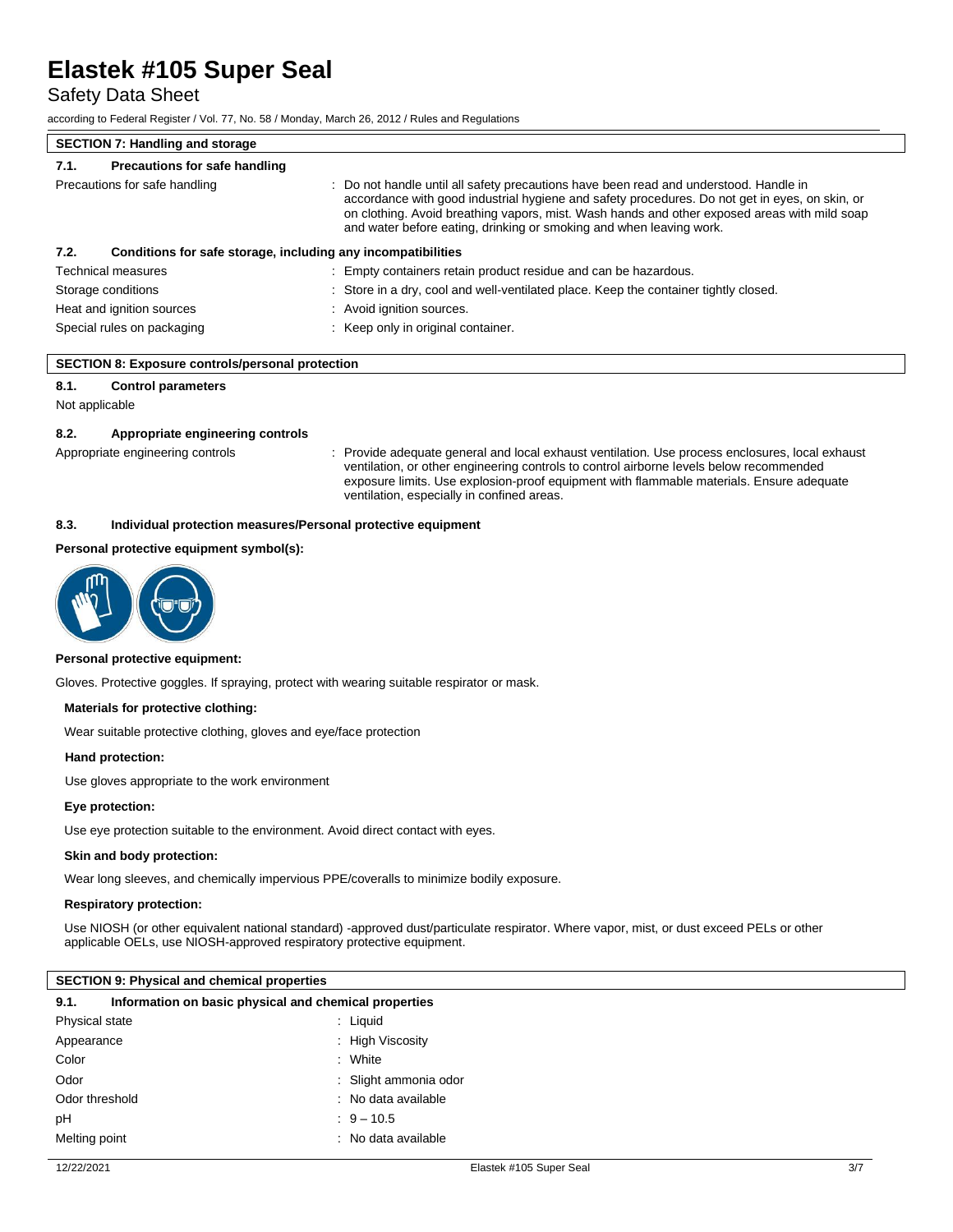# Safety Data Sheet

according to Federal Register / Vol. 77, No. 58 / Monday, March 26, 2012 / Rules and Regulations

| Freezing point                                  | $\therefore$ No data available. |
|-------------------------------------------------|---------------------------------|
| Boiling point                                   | No data available               |
| Flash point                                     | No data available               |
| Relative evaporation rate (n-butyl acetate=1)   | No data available               |
| Flammability (solid, gas)                       | No data available               |
| Vapor pressure                                  | No data available               |
| Relative vapor density at 20 °C                 | $> 1$ (air = 1)                 |
| Relative density                                | No data available               |
| Density                                         | 12 lb/gal                       |
| Solubility                                      | No data available               |
| Partition coefficient n-octanol/water (Log Pow) | No data available               |
| Auto-ignition temperature                       | No data available               |
| Decomposition temperature                       | No data available               |
| Viscosity, kinematic                            | No data available               |
| Viscosity, dynamic                              | No data available               |
| Explosive limits                                | No data available               |
| <b>Explosive properties</b>                     | No data available               |
| Oxidising properties                            | No data available               |
| <b>Other information</b><br>9.2.                |                                 |

VOC content : 35 g/liter (EPA Method 24)

# **SECTION 10: Stability and reactivity**

### **10.1. Reactivity**

Stable under normal conditions.

## **10.2. Chemical stability**

Stable under recommended handling and storage conditions (see section 7).

# **10.3. Possibility of hazardous reactions**

None known.

### **10.4. Conditions to avoid**

High temperatures, incompatible materials.

# **10.5. Incompatible materials**

Acids. Alcohols. Alkalis. Amines.

## **10.6. Hazardous decomposition products**

Can be released in case of fire: carbon monoxide, carbon dioxide, nitrogen oxides, hydrogen cyanide.

| <b>SECTION 11: Toxicological information</b>  |                                      |
|-----------------------------------------------|--------------------------------------|
| Information on toxicological effects<br>11.1. |                                      |
| Acute toxicity (oral)                         | : Not classified                     |
| Acute toxicity (dermal)                       | : Not classified                     |
| Acute toxicity (inhalation)                   | : Not classified                     |
| Skin corrosion/irritation                     | : Not classified                     |
|                                               | $pH: 9 - 10.5$                       |
| Serious eye damage/irritation                 | : Not classified                     |
|                                               | $pH: 9 - 10.5$                       |
| Respiratory or skin sensitisation             | : Not classified                     |
| Germ cell mutagenicity                        | : Not classified                     |
| Carcinogenicity                               | : Not classified                     |
| Titanium dioxide (13463-67-7)                 |                                      |
| IARC group                                    | 2B - Possibly carcinogenic to humans |
| In OSHA Hazard Communication Carcinogen       | Yes                                  |

list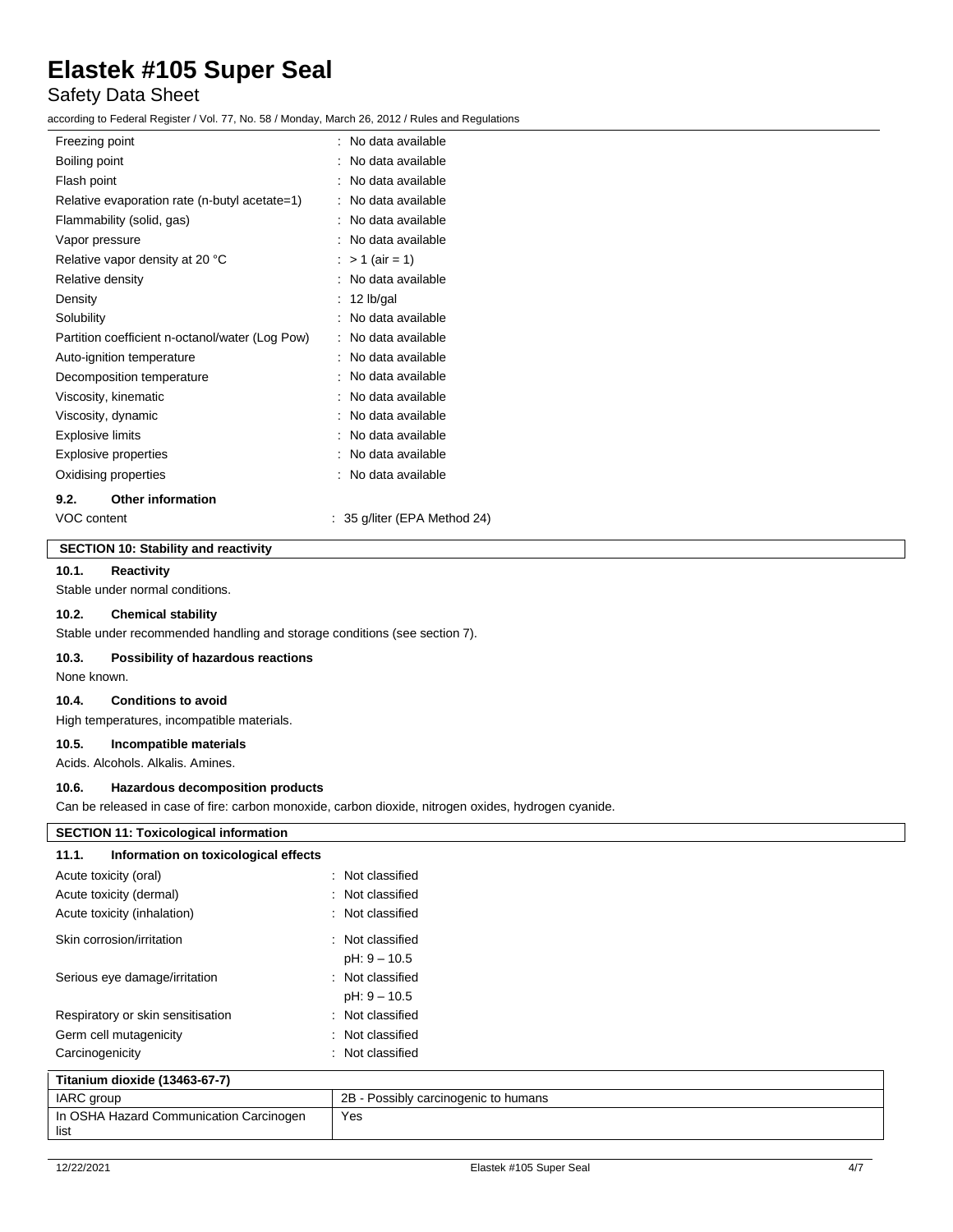Safety Data Sheet

according to Federal Register / Vol. 77, No. 58 / Monday, March 26, 2012 / Rules and Regulations

| Silica: Crystalline, quartz (14808-60-7)                            |                                                                                                                                                                        |
|---------------------------------------------------------------------|------------------------------------------------------------------------------------------------------------------------------------------------------------------------|
| IARC group                                                          | 1 - Carcinogenic to humans                                                                                                                                             |
| National Toxicology Program (NTP) Status                            | Known Human Carcinogens                                                                                                                                                |
| In OSHA Hazard Communication Carcinogen<br>list                     | Yes                                                                                                                                                                    |
| Reproductive toxicity                                               | : Not classified                                                                                                                                                       |
| STOT-single exposure                                                | : Not classified                                                                                                                                                       |
| STOT-repeated exposure                                              | : Not classified                                                                                                                                                       |
| Aspiration hazard                                                   | : Not classified                                                                                                                                                       |
| Viscosity, kinematic                                                | : No data available                                                                                                                                                    |
| Symptoms/effects                                                    | : Not expected to present a significant hazard under anticipated conditions of normal use.                                                                             |
| Symptoms/effects after inhalation                                   | May cause respiratory irritation.                                                                                                                                      |
| Symptoms/effects after skin contact                                 | : May cause skin irritation.                                                                                                                                           |
| Symptoms/effects after eye contact                                  | : May cause eye irritation.                                                                                                                                            |
| Symptoms/effects after ingestion                                    | : May cause gastrointestinal irritation.                                                                                                                               |
| <b>SECTION 12: Ecological information</b>                           |                                                                                                                                                                        |
| 12.1.<br><b>Toxicity</b>                                            |                                                                                                                                                                        |
| Ecology - general                                                   | No information available.                                                                                                                                              |
| Hazardous to the aquatic environment, short-<br>term (acute)        | Not classified.                                                                                                                                                        |
| Hazardous to the aquatic environment, long-<br>term (chronic)       | Not classified.                                                                                                                                                        |
| 12.2.<br>Persistence and degradability                              |                                                                                                                                                                        |
| No additional information available                                 |                                                                                                                                                                        |
| 12.3.<br><b>Bioaccumulative potential</b>                           |                                                                                                                                                                        |
| No additional information available                                 |                                                                                                                                                                        |
| 12.4.<br><b>Mobility in soil</b>                                    |                                                                                                                                                                        |
| No additional information available                                 |                                                                                                                                                                        |
| 12.5.<br>Other adverse effects                                      |                                                                                                                                                                        |
| Other adverse effects                                               | : No data available.                                                                                                                                                   |
|                                                                     |                                                                                                                                                                        |
| <b>SECTION 13: Disposal considerations</b>                          |                                                                                                                                                                        |
| 13.1.<br><b>Disposal methods</b>                                    |                                                                                                                                                                        |
| Waste treatment methods                                             | : Do not discharge to public wastewater systems without permit of pollution control authorities.<br>No discharge to surface waters is allowed without an NPDES permit. |
| Product/Packaging disposal recommendations                          | Dispose in a safe manner in accordance with local/national regulations. Do not allow the<br>product to be released into the environment.                               |
| <b>SECTION 14: Transport information</b>                            |                                                                                                                                                                        |
| <b>Department of Transportation (DOT)</b><br>In accordance with DOT |                                                                                                                                                                        |
| Not regulated for transport                                         |                                                                                                                                                                        |

**Transport by sea (IMDG)**

Not regulated for transport

# **Air transport (IATA)**

Not regulated for transport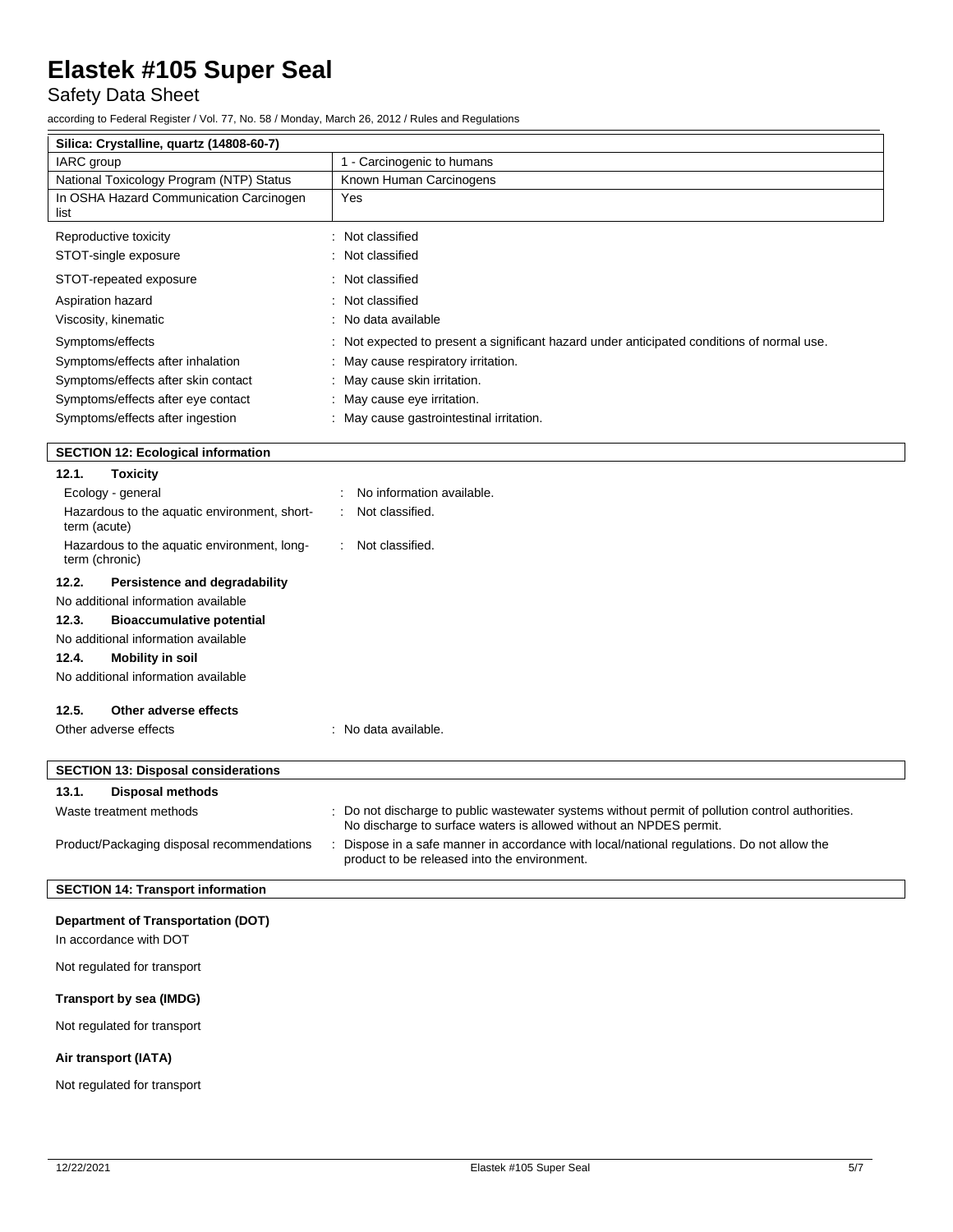# Safety Data Sheet

according to Federal Register / Vol. 77, No. 58 / Monday, March 26, 2012 / Rules and Regulations

### **SECTION 15: Regulatory information**

### **15.1. US Federal regulations**

#### **Elastek #105 Super Seal**

All chemical substances in this product are listed as "Active" in the EPA (Environmental Protection Agency) "TSCA Inventory Notification (Active-Inactive) Requirements Rule" ("the Final Rule") of Feb. 2019, as amended Feb. 2021, or are otherwise exempt or regulated by other agencies such as FDA or FIFRA SARA Section 311/312 Hazard Classes | None

No additional information available

#### **15.3. US State regulations**

**A WARNING:** This product can expose you to Silica: Crystalline, quartz, which is known to the State of California to cause cancer, and Ethylene glycol, which is known to the State of California to cause birth defects or other reproductive harm. For more information go to www.P65Warnings.ca.gov.

| <b>Component</b>                            | Carcinogenicity | Developmental<br>toxicity | Reproductive<br>toxicity male | Reproductive<br>toxicity<br>female | No significant<br>risk level (NSRL) | <b>Maximum</b><br>allowable<br>dose level<br>(MADL) |
|---------------------------------------------|-----------------|---------------------------|-------------------------------|------------------------------------|-------------------------------------|-----------------------------------------------------|
| Silica: Crystalline,<br>quartz (14808-60-7) | X               |                           |                               |                                    |                                     |                                                     |
| Ethylene glycol (107-<br>$21-1)$            |                 | X                         |                               |                                    |                                     | $8700 \mu g/day$<br>(oral)                          |
| Formaldehyde (50-00-<br>$\left( 0\right)$   | X               |                           |                               |                                    | 40 µg/day                           |                                                     |
| Titanium dioxide<br>$(13463 - 67 - 7)$      | X               |                           |                               |                                    | Not available                       |                                                     |

| Component                                | State or local regulations                                                                                                                                                                                                         |  |  |
|------------------------------------------|------------------------------------------------------------------------------------------------------------------------------------------------------------------------------------------------------------------------------------|--|--|
| Titanium dioxide (13463-67-7)            | U.S. - New Jersey - Right to Know Hazardous Substance List; U.S. - Pennsylvania -<br>RTK (Right to Know) List; U.S. - Massachusetts - Right To Know List                                                                           |  |  |
| Ammonium hydroxide (1336-21-6)           | U.S. - Massachusetts - Right To Know List; U.S. - New Jersey - Right to Know<br>Hazardous Substance List; U.S. - Pennsylvania - RTK (Right to Know) -<br>Environmental Hazard List; U.S. - Pennsylvania - RTK (Right to Know) List |  |  |
| Formaldehyde (50-00-0)                   | U.S. - New Jersey - Right to Know Hazardous Substance List; U.S. - Pennsylvania -<br>RTK (Right to Know) List; U.S. - Massachusetts - Right To Know List                                                                           |  |  |
| Ethylene glycol (107-21-1)               | U.S. - Massachusetts - Right To Know List; U.S. - New Jersey - Right to Know<br>Hazardous Substance List; U.S. - Pennsylvania - RTK (Right to Know) -<br>Environmental Hazard List; U.S. - Pennsylvania - RTK (Right to Know) List |  |  |
| Silica, amorphous (7631-86-9)            | U.S. - New Jersey - Right to Know Hazardous Substance List; U.S. - Massachusetts<br>- Right To Know List; U.S. - Pennsylvania - RTK (Right to Know) List                                                                           |  |  |
| Silica: Crystalline, quartz (14808-60-7) | U.S. - New Jersey - Right to Know Hazardous Substance List; U.S. - Pennsylvania -<br>RTK (Right to Know) List; U.S. - Massachusetts - Right To Know List                                                                           |  |  |
| Limestone (1317-65-3)                    | U.S. - New Jersey - Right to Know Hazardous Substance List; U.S. - Pennsylvania -<br>RTK (Right to Know) List                                                                                                                      |  |  |
| Ammonia (7664-41-7)                      | U.S. - Massachusetts - Right To Know List; U.S. - New Jersey - Right to Know<br>Hazardous Substance List; U.S. - Pennsylvania - RTK (Right to Know) -<br>Environmental Hazard List; U.S. - Pennsylvania - RTK (Right to Know) List |  |  |

## **SECTION 16: Other information**

Other information  $\qquad \qquad$ : Author: JMM.